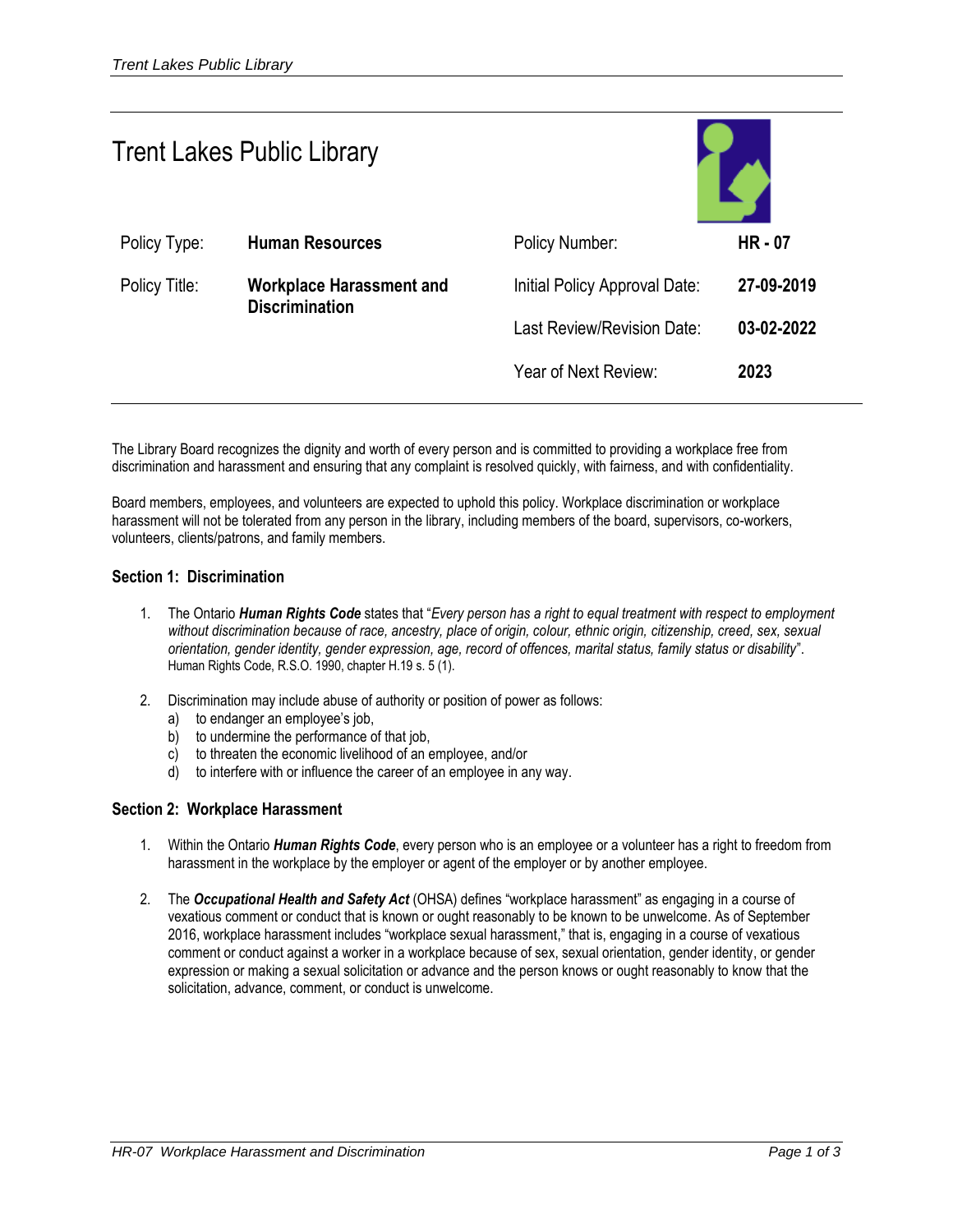# **HR-07 Workplace Harassment and Discrimination** (continued)

- 3. The Ontario *Employment Standards Act* (ESA) prohibits employers, and anyone acting on their behalf, from harassing or penalizing an employee in any way because the employee asks the employer to comply with the ESA or asks the employer about employee rights under the ESA.
- 4. Harassment may include:
	- a) making remarks, jokes, or innuendos that demean, ridicule, intimidate, or offend;
	- b) displaying or circulating offensive pictures or materials in print or electronic form;
	- c) bullying;
	- d) repeated offensive or intimidating telephone calls or e-mails; or
	- e) inappropriate sexual advances, suggestions, or requests.
- 5. Uninvited sexual touching will be considered assault and reported to the police.
- 6. A reasonable action taken by an employer or supervisor relating to the management and direction of workers or the workplace, within the conditions of the *Occupational Health and Safety Act*, is not workplace harassment.

## **Section 3: Responsibilities and False Reports**

- 1. The CEO will develop and maintain a workplace discrimination and harassment program in consultation with the joint health and safety committee or health and safety representative. See Appendix A of this policy for a copy of current program.
- 2. The workplace discrimination and harassment program will set out,
	- a) the process for dealing with and investigating complaints, including how parties involved will be made aware of outcomes and corrective action and how confidentiality will be maintained;
	- b) procedures for reporting incidents of workplace discrimination and workplace harassment, including measures for reporting incidents to an outside source if necessary;
	- c) a formalized training program, as required by Bill 132; and
	- d) a system for maintaining all associated records should an inspection by the Ministry of Labour or employee inquiries occur.
- 3. This policy (HR-07) and the Workplace Discrimination and Harassment Program (HR-07-Appendix A) will be:
	- a) reviewed by the library board as often as necessary but at least once a year, and
	- b) posted in the staff room.

#### **Related Documents:**

*Human Rights Code*, R.S.O. 1990, chapter H.19, section 5 (1).

*Occupational Health and Safety Act,* R.S.O. 1990, chapter O.1

- **Bill 132: An Act to amend various statutes with respect to sexual violence, sexual harassment, domestic violence and related matters** (Statutes of Ontario, 2016, Chapter 2)
- **Bill 168: An Act to amend the Occupational Health and Safety Act with respect to violence and harassment in the workplace and other matters. (**Statutes of Ontario, 2009, Chapter 23)

Trent Lakes Public Library Policy *HR-08: Prevention of Workplace Violence*

Trent Lakes Public Library Policy *OP- 02 Safety, Security and Emergency*